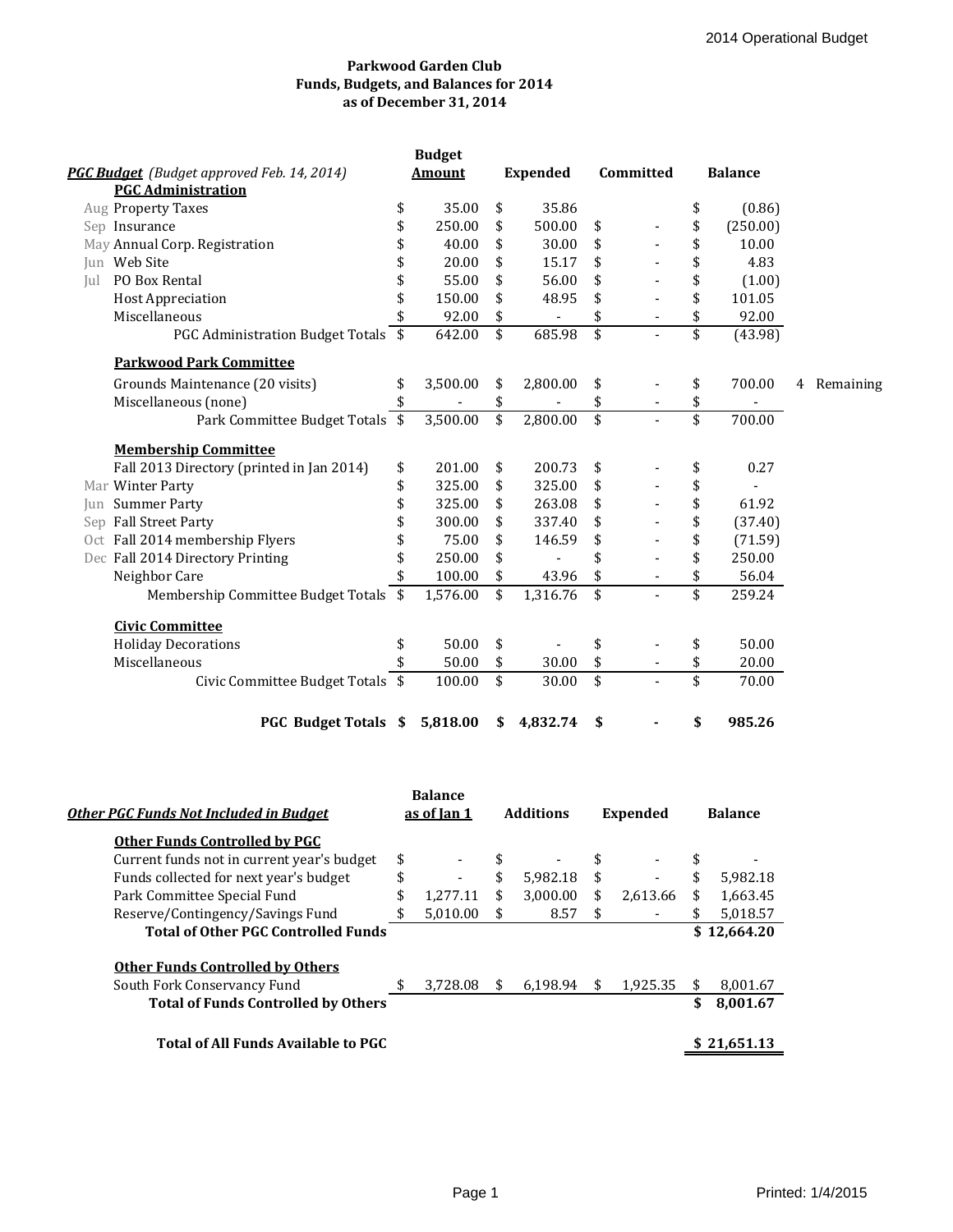### **as of December 31, 2014 Parkwood Garden Club PGC Checking Account Transaction Register (2014 only)**

*(Note: Both the PGC Budget and the Park Special Fund are maintained in the same checking account.)*

| <b>Transaction</b> |                 | <b>PGC Budget Fund</b> | <b>Park Special Fund</b> |                 |                                      | <b>Checking</b> |                                                |
|--------------------|-----------------|------------------------|--------------------------|-----------------|--------------------------------------|-----------------|------------------------------------------------|
| <b>Date</b>        | <b>Deposits</b> | <b>Payments</b>        | <b>Deposits</b>          | <b>Payments</b> |                                      | <b>Balance</b>  | <b>Transaction Description</b>                 |
| 12/31/2013         | \$5,493.00      |                        | \$1,602.11               |                 | \$                                   | 7,095.11        | EOY 2013 rollover                              |
| 12/31/2013         | \$325.00        |                        |                          | \$325.00        | \$                                   |                 | 7,095.11 Transfer PSF toPGC Budget             |
| 1/19/2014          |                 |                        |                          | $$600.00$$ \$   |                                      |                 | 6,495.11 Stokes Landscaping - Planting Plan    |
| 1/26/2014          |                 |                        |                          | \$86.68         | l \$                                 |                 | 6,408.43 Reimb. Kennedy - mulch                |
| 1/26/2014          |                 | \$200.73               |                          |                 | \$                                   |                 | 6,207.70 Reimb. Paulino - directory printing   |
| 2/11/2014          |                 | \$43.96                |                          |                 | \$                                   |                 | 6,163.74 Reimb. Joe/Ann Dicks: cards/flowers   |
| 3/1/2014           |                 |                        |                          | \$183.10        | $\overline{\boldsymbol{\mathsf{s}}}$ |                 | 5,980.64 Reimb. Kennedy - Trees Atlanta        |
| 3/18/2014          |                 |                        | \$1,500.00               |                 | \$                                   |                 | 7,480.64 2014 DHCA Grant (2 of 2)              |
| 3/18/2014          |                 | \$30.00                |                          |                 | \$                                   |                 | 7,450.64 Paulino - Winter Party Expenses       |
| 3/18/2014          |                 | \$50.00                |                          |                 | \$                                   |                 | 7,400.64 Thomas - Winter Party Expenses        |
| 3/18/2014          |                 | \$245.00               |                          |                 | \$                                   |                 | 7,155.64 Carriere - Winter Party Expenses      |
| 3/18/2014          |                 | \$23.95                |                          |                 | \$                                   |                 | 7,131.69 Carriere - Hostess Gift               |
| 5/5/2014           |                 | \$875.00               |                          |                 | \$                                   |                 | 6,256.69 Leitch - 5 visits (Jan thru April 30) |
| 5/16/2014          |                 | \$25.00                |                          |                 | \$                                   |                 | 6,231.69 Epiphany - Hostess Gift               |
|                    |                 |                        |                          |                 |                                      |                 |                                                |
| 6/7/2014           |                 |                        |                          | \$175.11        | \$                                   |                 | 6,056.58 Kennedy - Roundup and Hoses           |
| 6/7/2014           |                 | \$30.00                |                          |                 | \$                                   |                 | 6,026.58 Carter - Corporate Registration       |
| 6/7/2014           |                 | \$15.17                |                          |                 | \$                                   |                 | 6,011.41 Bell- Website Registration            |
| 7/7/2014           |                 | \$153.08               |                          | \$28.70         | \$                                   |                 | 5,829.63 Sheri for Summer Party and park hose  |
| 7/9/2014           |                 | \$110.00               |                          |                 | \$                                   |                 | 5,719.63 Karna for Summer Party                |
| 7/31/2014          |                 | \$56.00                |                          |                 | \$                                   |                 | 5,663.63 P.O. Box Rental                       |
| 8/11/2014          |                 | \$30.00                |                          |                 | \$                                   |                 | 5,633.63 Signs (slow down)                     |
| 8/14/2014          |                 | \$875.00               |                          |                 | \$                                   |                 | 4,758.63 Leitch (5 visits thru end of July)    |
| 8/7/2014           |                 | \$35.86                |                          |                 | \$                                   |                 | 4,722.77 Dekalb Property Taxes                 |
| 8/19/2014          |                 |                        |                          | \$800.00        | $\sqrt{5}$                           |                 | 3,922.77 Emmanual Johnson Tree Services        |
| 9/7/2014           |                 |                        |                          | \$116.63        | \$                                   |                 | 3,806.14 Kennedy - Roundup                     |
| 9/26/2014          |                 | \$175.00               |                          |                 | \$                                   |                 | 3,631.14 Leitch (1 visit thru end of August)   |
| 10/9/2014          |                 | \$146.59               |                          | \$98.44         | $\overline{\boldsymbol{\mathsf{s}}}$ |                 | 3,386.11 Candler - Membership Materials        |
| 10/9/2014          |                 | \$175.00               |                          |                 | \$                                   |                 | 3,211.11 Leitch (1 visit thru mid-September)   |
| 10/9/2014          |                 | \$500.00               |                          |                 | \$                                   |                 | 2,711.11 Park Liability Insurance              |
| 10/20/2014         | \$720.00        |                        |                          |                 | \$                                   |                 | 3,431.11 12 Membership Dues Paid by Check      |
| 10/30/2014         | \$960.00        |                        |                          |                 | \$                                   |                 | 4,391.11 15 Membership Dues Paid by Check      |
| 10/30/2014         | \$940.00        |                        |                          |                 | \$                                   |                 | 5,331.11 15 Membership Dues Paid by Check      |
| 10/31/2014         | \$900.00        |                        |                          |                 | \$                                   |                 | 6,231.11 15 Membership Dues Paid by Check      |
| 10/31/2014         |                 | \$70.85                |                          |                 | \$                                   |                 | 6,160.26 Lindsey Horton (Fall Party)           |
| 10/31/2014         |                 | \$266.55               |                          |                 | \$                                   |                 | 5,893.71 Robin Shetler (Fall Party)            |
| 11/4/2014          | \$985.00        |                        |                          |                 | \$                                   |                 | 6,878.71 15 Membership Dues Paid by Check      |
| $11/7$ /2014       | \$670.00        |                        |                          |                 | \$                                   |                 | 7,548.71 11 Membership Dues Paid by Check      |
| 11/13/2014         | \$687.18        |                        |                          |                 | \$                                   | 8,235.89        | 4 Memberships + all Paypal                     |
| 12/3/2014          | \$120.00        |                        |                          |                 | \$                                   |                 | 8,355.89 2 Memberships                         |
| 12/3/2014          |                 |                        | \$1,500.00               |                 | \$                                   |                 | 9,855.89 Decatur Beer Festival Grant           |
| 12/5/2014          |                 | \$700.00               |                          |                 | \$                                   | 9,155.89        | Leitch( 4 visits thru end-Nov)                 |
| 12/18/2014         |                 |                        |                          | \$450.00        | \$                                   | 8,705.89        | Emmanuel ; move dirt in Meadow                 |
| 12/18/2014         |                 |                        |                          | \$75.00         | \$                                   | 8,630.89        | Above the Hedges (move rock)                   |
|                    |                 |                        |                          |                 |                                      |                 |                                                |
|                    |                 |                        |                          |                 |                                      |                 |                                                |
|                    |                 |                        |                          |                 |                                      |                 |                                                |
|                    |                 |                        |                          |                 |                                      |                 |                                                |
|                    |                 |                        |                          |                 |                                      |                 |                                                |
|                    |                 |                        |                          |                 |                                      |                 |                                                |
|                    |                 |                        |                          |                 |                                      |                 |                                                |
|                    |                 |                        |                          |                 |                                      |                 |                                                |
|                    |                 |                        |                          |                 |                                      |                 |                                                |
| Totals \$          | 11,800.18       | $\sqrt{3}$<br>4,832.74 | 4,602.11<br>\$           | -\$<br>2,938.66 | \$                                   | 8,630.89        |                                                |
| <b>Balances</b>    | \$6,967.44      |                        | \$1,663.45               |                 |                                      | \$8,630.89      |                                                |